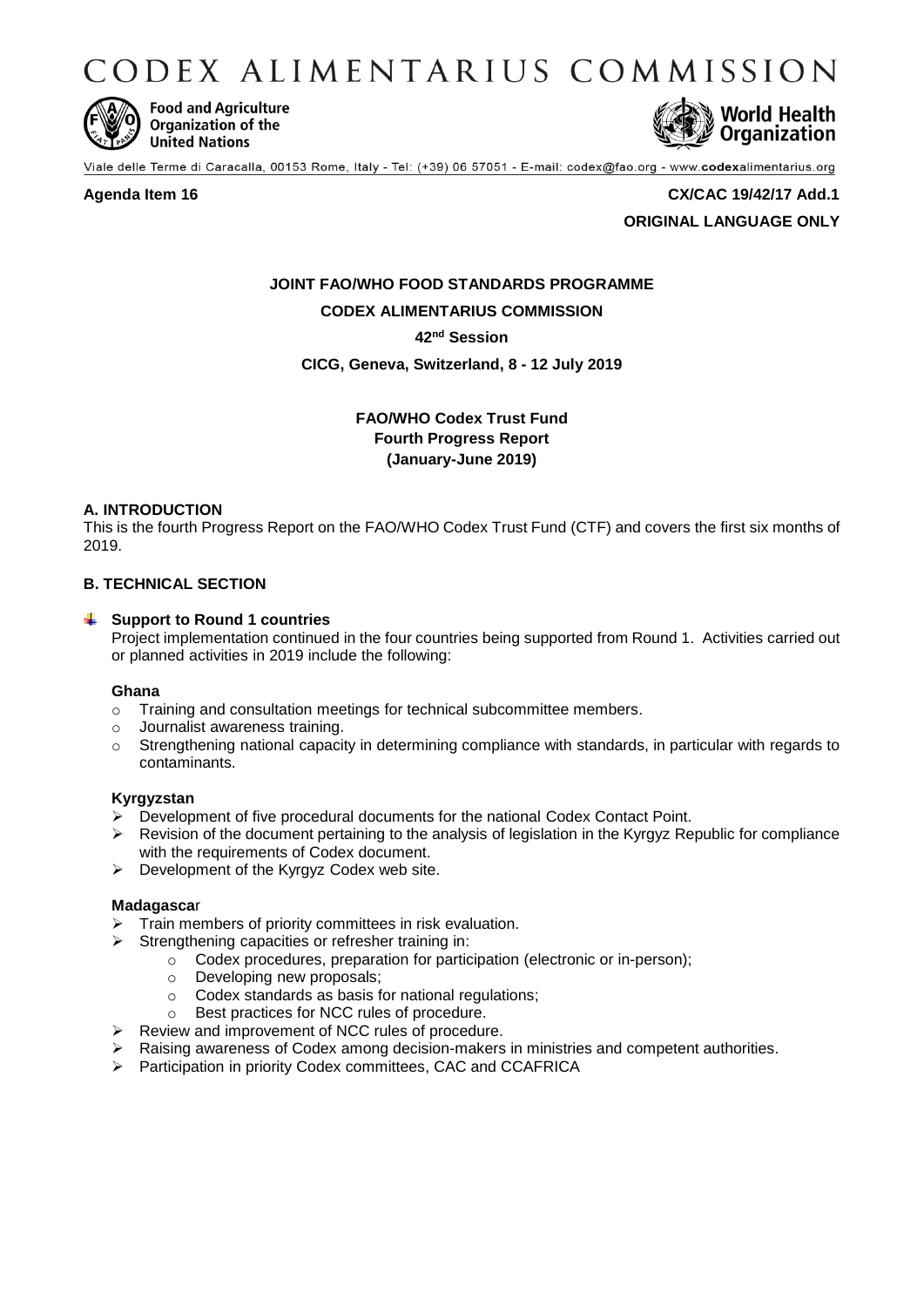## **Senegal**

- $\triangleright$  Carry out a national awareness campaign through a Codex day focusing on aflatoxins to alert stakeholders to the need to apply a set of preventive practices to control aflatoxins (activity planned in 2018 and implemented in January 2019).
- Coordinate and monitor NCC activities. The NCC has organized meetings to harmonize national positions on specific issues addressed by CAC and its subsidiary bodies.
- $\triangleright$  Support participation in the work of CAC and its subsidiary bodies, specifically by preparing delegates to attend CCGP31 and CCcF13.
- $\triangleright$  Help to develop and promote the wider use of standards for fisheries and peanut products, specifically by supporting meetings of the Senegalese Standardization Association to transcribe standards in priority sectors (activity planned in 2018, currently in progress).
- $\triangleright$  Organize a workshop to validate the consultant's study on the inventory of Senegalese standards for various local products and to assess the gap in relation to Codex standards.
- $\triangleright$  Support for the Senegalese Standardization Association to transcribe and validate standards in priority sectors.

The following mentoring/partnering/coaching activities are planned for 2019:

Discussions are taking place between Senegal and France on possible partnership activities to strengthen Codex activities in Senegal drawing on France's experience in areas that may include Codex work procedures, harmonization with Codex standards, data generation and collection and collaboration with other Codex members in proactive and strategic networks.

The Codex Trust Fund expresses its sincere appreciation for the in-kind support from donors and Codex member countries in the above activities.

#### **Support to Round 2 countries**

Two countries from Round 2 began implementation in the last quarter of 2018 (Burkina Faso and Honduras) while other countries from Round 2 began implementation in the first quarter of 2019 or will begin implementation in the second quarter. An example of activities that have begun or are planned for 2019 in project countries are outlined below.

#### **Burkina Faso**

- $\triangleright$  Develop advocacy tools in favour of the work of Codex Alimentarius and the NCC, which should underpin awareness-raising among political and administrative decision-makers, the private sector, and technical and financial partners regarding the importance of full compliance with Codex Alimentarius activities and the need to support the NCC.
- $\triangleright$  Develop and disseminate the manual of procedures for the work and operation of the NCC and the CCP.
- $\triangleright$  Conduct a national advocacy campaign aimed at the highest-level authorities and political decisionmakers to raise awareness of and maintain the profile of Codex and the NCC.
- $\triangleright$  Carry out advocacy for the NCC among technical and financial partners involved in food safety in Burkina-Faso.
- $\triangleright$  Organize a national Codex day every year, focusing on the priority food sector (cereals) and the key stakeholders (ministries, consumers, industry/producers, NGOs).
- $\triangleright$  Develop and disseminate the manual of procedures for the work and operation of the NCC and the CCP.
- Frain members of the NCC in the use of the FAO/WHO Codex training manual.
- $\triangleright$  Strengthen the operational capacity of NCC experts to participate in Codex work, including in FAO/WHO joint expert bodies.

#### **Cabo Verde**

- $\triangleright$  Review of the decree-law establishing the National Codex Committee.
- $\triangleright$  First steps in reviewing technical documentation on the management and operation of the NCC/CCP and development of other procedures necessary for the CCP, NCC and technical subcommittees.
- $\triangleright$  Organize bilateral meetings to share experience with other countries at technical committee meetings.
- $\triangleright$  Train members of the NCC, CCP and experts in Codex working and operational procedures.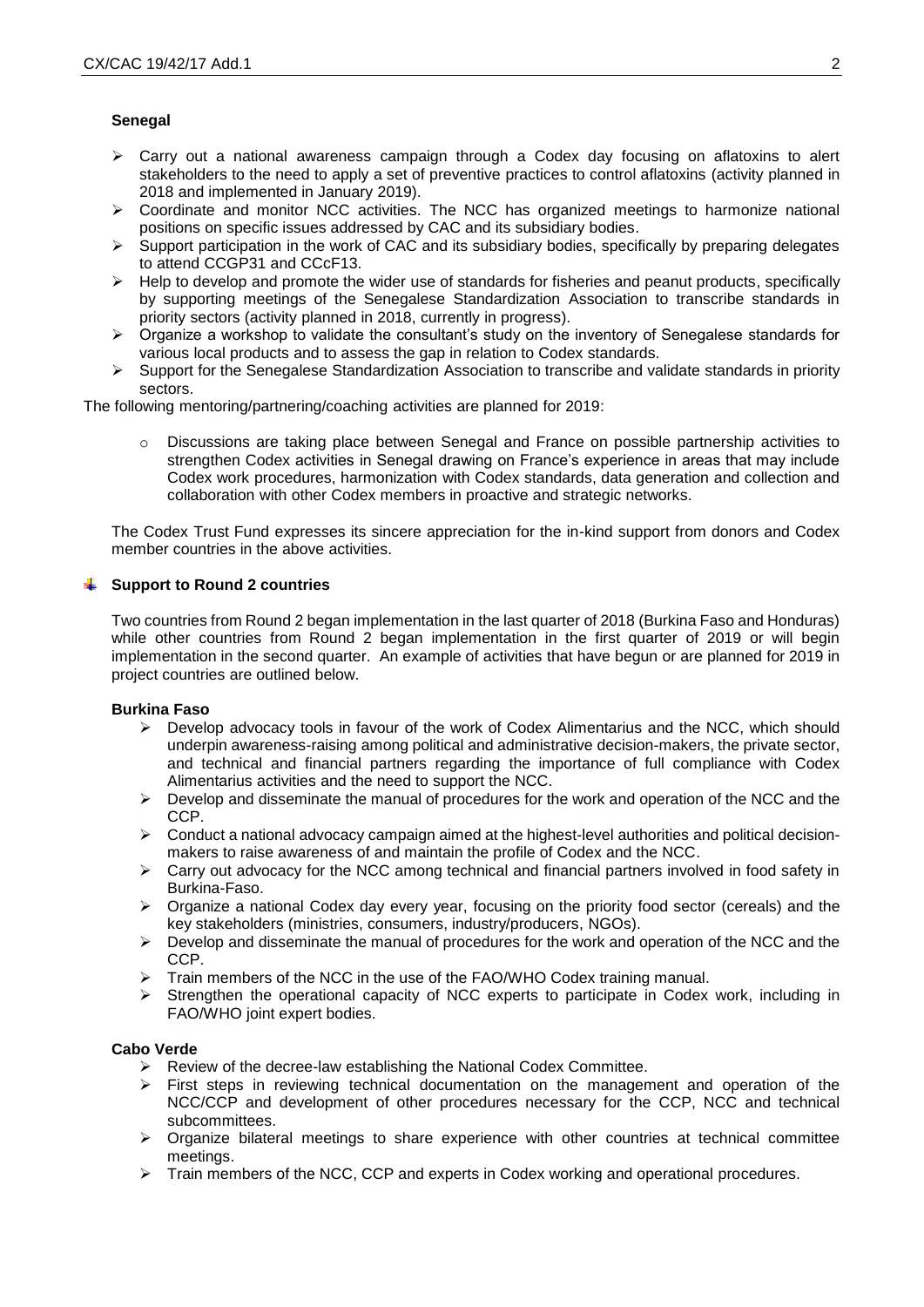#### **North Macedonia**

- $\triangleright$  Drafting of a guideline (rules for establishment of a CCP office) with clearly defined roles, responsibilities and priority tasks, including effective data management and access.
- $\triangleright$  Set up a criteria and model of a functional national Codex structure.
- $\triangleright$  Develop an internal procedure defining obligations of the members of the Codex structure (government officials, academia, scientific community, private sector), selected on the basis of the scope of its competencies.
- $\triangleright$  Professional staff engaged in the office of the CCP trained on agreed tasks and responsibilities, including to work actively on communication and coordination between the government, scientific community and private sector.

## **Guinea**

- $\triangleright$  Develop, replicate and disseminate advocacy tools.
- $\triangleright$  Conduct advocacy and awareness-raising sessions with various stakeholders (sectoral ministries important for Codex, policy makers, technical and financial partners, business leaders, civil society) to ensure that Codex work is taken into account at national level.
- $\triangleright$  Support the operation of the NCC and subcommittees in technical meetings, consultation mechanisms and preparations to participate in meetings of priority committees, and in selecting delegates for Codex meetings.
- > Strengthen the capacity of the NCC group of scientific experts and laboratories to participate and contribute effectively to the work of the priority committees and the work of FAO/WHO joint expert bodies.
- $\triangleright$  Support participation in the work of the Codex Commission and its priority committees.

## **Honduras**

- $\triangleright$  Conduct biweekly work meetings for 4 months to develop the procedural manual for the Codex Contact Point.
- $\triangleright$  Training of the Honduran Standards Organization in good standardization practices and management of committees, for members of specific subcommittees.
- $\triangleright$  Start a pilot project with one of the prioritized subcommittees to validate the documentary system and communication mechanism.
- $\triangleright$  Develop a communication procedure to share and disseminate information sent by the Codex Secretariat, FAO and WHO, through the Contact Point, to the members of the NCC, subcommittee coordinators and other interested parties.
- $\triangleright$  Develop a specific work plan for the activities of the Codex Contact Point.
- $\triangleright$  Development of procedures, forms (documentary system) and a communication mechanism.
- $\triangleright$  Drafting and signing of collaboration agreements with academia, production sectors and industry.
- $\triangleright$  Involvement of the NCC in drafting the Safe Food Act.

# **Mali**

- $\triangleright$  One-day workshop to present and launch the project.
- > Develop NCC procedure manual and review list of members of the NCC working groups.
- $\triangleright$  Training on the structure and operation of Codex.
- $\triangleright$  Training on risk analysis and the scientific basis of Codex for members of the NCC, technical subcommittees and technical experts.
- $\triangleright$  Collaborate with stakeholders in agri-food sectors (universities and research institutions, technical services, laboratories, consumers) to develop a data collection programme.
- $\triangleright$  Round table on the importance of Codex for the national economy, with input from representatives of national Codex bodies, aimed at decision-makers from the ministerial sectors involved in Codex activities.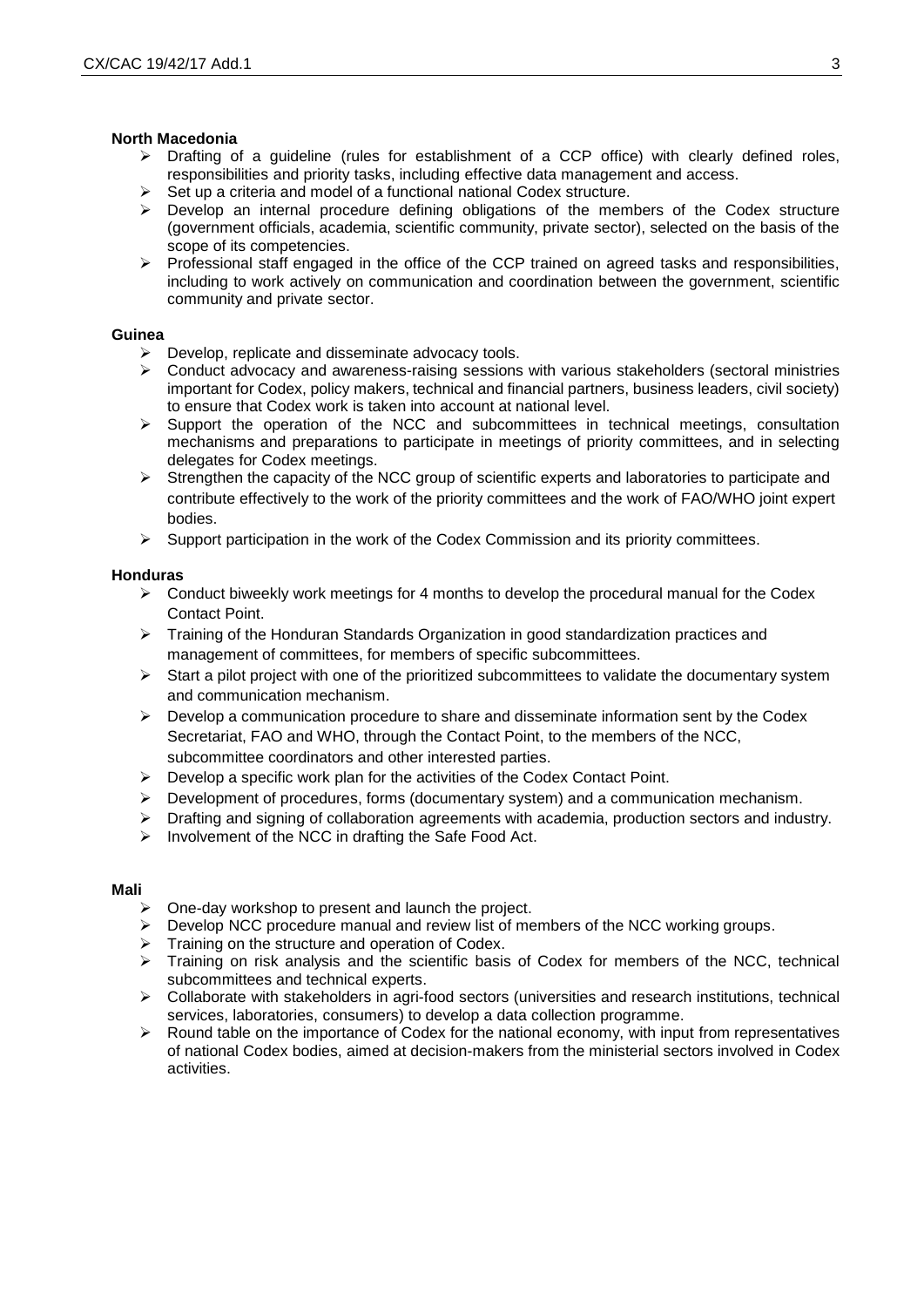#### **Rwanda**

- $\triangleright$  One-day workshop to launch the project.
- $\triangleright$  Collection of information from fellow countries having functioning national Codex committees and existing legal document on Codex in Rwanda.
- $\triangleright$  Development of draft ministerial order defining the structure and functioning of the NCC and CCP.
- Development of a national Codex procedural manual.
- $\triangleright$  Training for NCC and sub-committee members and selected subject matter experts on risk analysis and the scientific basis of Codex work.

## **Group project – Bhutan, India, Nepal**

- $\triangleright$  Inception workshop and project launch in India.
- $\triangleright$  Training of Codex officials (Bhutan and Nepal) on the function and management of Codex work (to be undertaken at the Codex office in India).
- $\triangleright$  In-country trainings (Bhutan and Nepal) of NCC members and relevant stakeholders on implementation of Codex procedural manual and other Codex activities.
- (Bhutan) Study visit to a well-established Codex office in Asia for technical experts and experts from relevant agencies to understand the Codex standard-setting process.
- (India) Advocacy workshop to increase awareness and knowledge of Codex for decision makers.<br>
In-country trainings (Bhutan and Nepal) for capacity-building on standard-setting procedures and
- In-country trainings (Bhutan and Nepal) for capacity-building on standard-setting procedures and process review and feedback related to the work of CCFICS (Bhutan) and CCFICS and CCFH (Nepal).
- Challenges:
	- Time necessary to finalize summary project documents. Following on from the 2018 Annual Report, the Steering Committee adopted a time table which sets the deadline for finalization of summary project documents from Round 3 at 12 July 2019 (two and a half months after the announcement of applications that will be supported from Round 3). The choice of 12 July is to allow FAO and WHO project leads and other FAO/WHO staff to use the opportunity of the CAC to work with Round 3 countries.

# **Results from Round 3 "Call for Applications"**

Recommendations of the Technical Review Group (TRG) were sent to the CTF Steering Committee in March 2019. The Steering Committee deliberated at their 37th meeting which took place in three sessions between on 25 March, 1 and 5 April 2019 and decided that eight single country applications plus one group application would be supported from Round 3 applications. Countries to be supported from Round 3 were announced on 29 April 2019 at the opening session of CCCF13 in Yogyakarta, Indonesia. The countries that will be supported, and the organization which will take the lead in supporting the projects are as follows:

- Benin WHO
- Bolivia WHO
- Côte d'Ivoire WHO
- Cuba FAO
- Gambia FAO
- Malawi WHO
- Nigeria FAO
- Turkmenistan FAO
- Group project Burundi, Kenya, South Sudan, Tanzania, Uganda (lead country) FAO. Support to the group project may involve a progressive and step-wise approach to ensure that the countries involved get the appropriate support at the suitable time.

These countries/group of countries have been contacted by the lead FAO or WHO officer who has been designated to lead the project for the country/group of countries.

Steps are being taken to move from the application to the development of a summary project document that will serve as a roadmap for implementation in phases and monitoring of project progress. Upon receipt of the complete summary project document, the first tranche of funds will be released to the country/group of countries.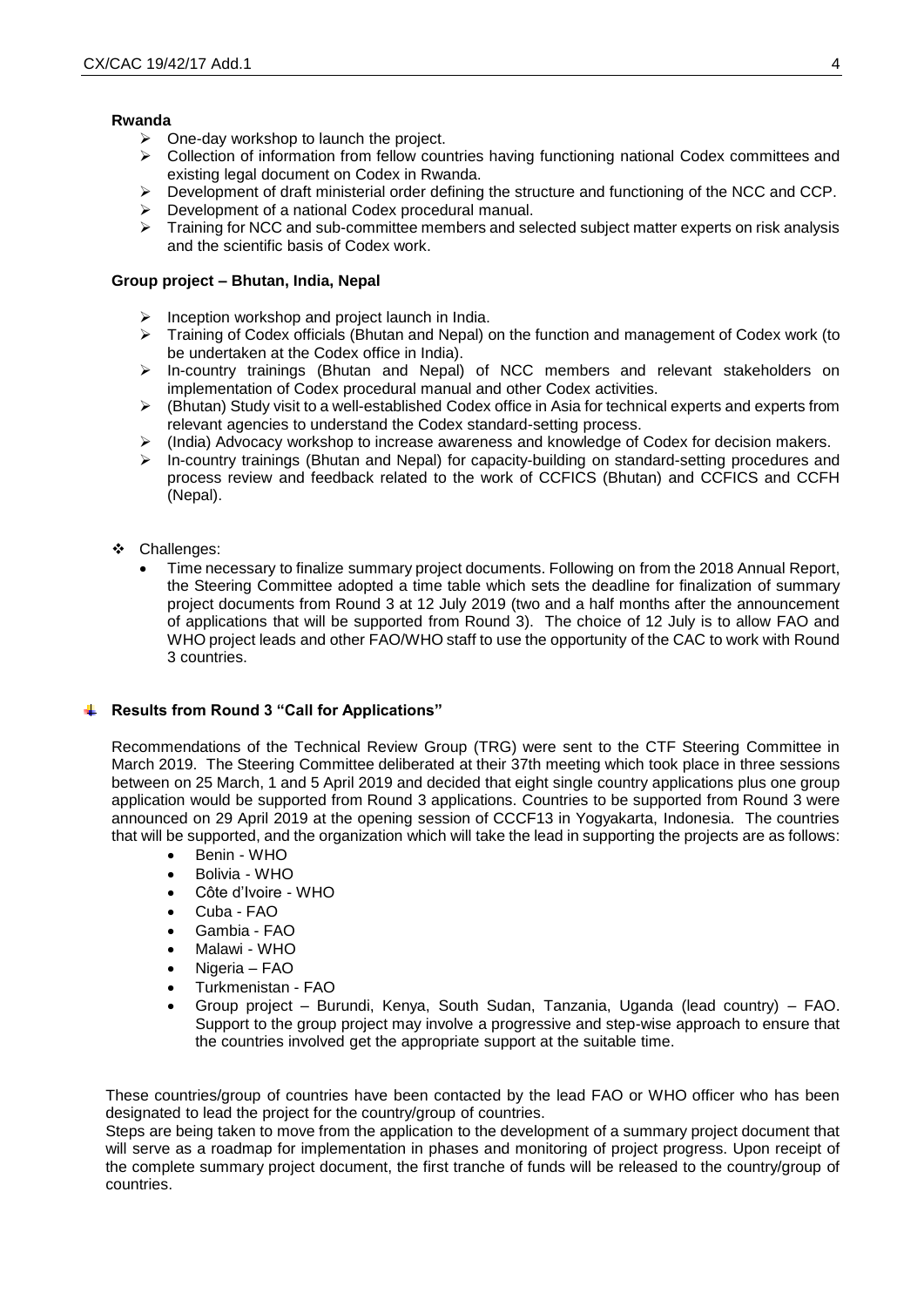All countries that applied to CTF in Round 3 will receive written feedback from the CTF Secretariat based on the assessment of the TRG. The written feedback is meant to assist countries in improving their applications should the country/group of countries decide to revise and re-submit in a subsequent application round. Assistance can also be sought from FAO and WHO regional food safety officers.

In the decision-making process for Round 2, the CTF Steering Committee identified that the criteria currently being used<sup>1</sup> and additional criteria provided in the prioritization scoring table<sup>2</sup> might need to be expanded to allow for effective and efficient decision-making. As a result, the Steering Committee modified the criteria that could be used if needed for future decision-making as needed. The criteria consist of the following:

- Length of Codex membership;
- Population size;
- Presence or absence of synergistic or overlapping support;
- Number of Codex meetings attended in the past 3 years;
- Strength of national food control system;
- Recent or prospective accession to WTO.

## **Communication activities**

- Documentation and videos on the Codex Trust Fund were made available for delegates to the Codex Alimentarius Commission and WHO food safety booths at the International Food Safety Conference (Addis Ababa, February 2019) and the International Forum on Food Safety and Trade (Geneva, April 2019).
- Projects accepted for funding from Round 3 were officially announced at the opening session of the CCCF13 in Yogyakarta, Indonesia and a web story was made available on the Codex Alimentarius Commission website [http://www.fao.org/fao-who-codexalimentarius/news-and-events/news](http://www.fao.org/fao-who-codexalimentarius/news-and-events/news-details/en/c/1192216/)[details/en/c/1192216/](http://www.fao.org/fao-who-codexalimentarius/news-and-events/news-details/en/c/1192216/)
- Written feedback was provided to all applicant countries/groups of countries that had applied in Round 3.
- A model partnership one-pager was developed to enhance donor visibility. Similar on-line flyers are being developed for other major CTF donors.
- The CTF website was updated and migrated to Sitefinity with new functionalities. The CTF website continues to serve as the primary communication tool with CTF stakeholders.
- CTF continues to promote the CTF Community website which serves as a platform where CTFsupported countries can share knowledge, tips, experiences and materials developed aimed at strengthening engagement in Codex activities at national, regional and global levels. We encourage all Codex member countries to sign up for the CTF Community website at [https://workspace.who.int/sites/CodexTrustFund/Community/SitePages/Welcome.aspx.](https://workspace.who.int/sites/CodexTrustFund/Community/SitePages/Welcome.aspx)
- The CTF Community Library was updated with documents and material produced in project countries. The aim of the library is to share these documents and materials as widely as possible with Codex members for inspiration and for adaptation and use in their own countries.
- The CTF Secretariat is preparing the second edition of the popular Country Support Project Report. This document, first prepared in 2017, highlights activities in countries being supported by the Codex Trust Fund and lessons learned during implementation. A full colour formatted version with photos from countries will be prepared in English, with text only versions in French, Spanish, Arabic and Russian. The document will be disseminated widely at CAC42

# $\uparrow$  **Monitoring and Evaluation of CTF2**

See document CX/CAC 19/42/17 Add.2 containing the monitoring of CTF2.

 $\overline{a}$ 

 $<sup>1</sup>$  see Annex 2 of CX/CAC 19/42/17</sup>

<sup>&</sup>lt;sup>2</sup> see Annex 6 of the CTF Founding Project Document [https://www.who.int/foodsafety/areas\\_work/food](https://www.who.int/foodsafety/areas_work/food-standard/CTF2ProjectDocument.pdf?ua=1)[standard/CTF2ProjectDocument.pdf?ua=1](https://www.who.int/foodsafety/areas_work/food-standard/CTF2ProjectDocument.pdf?ua=1)